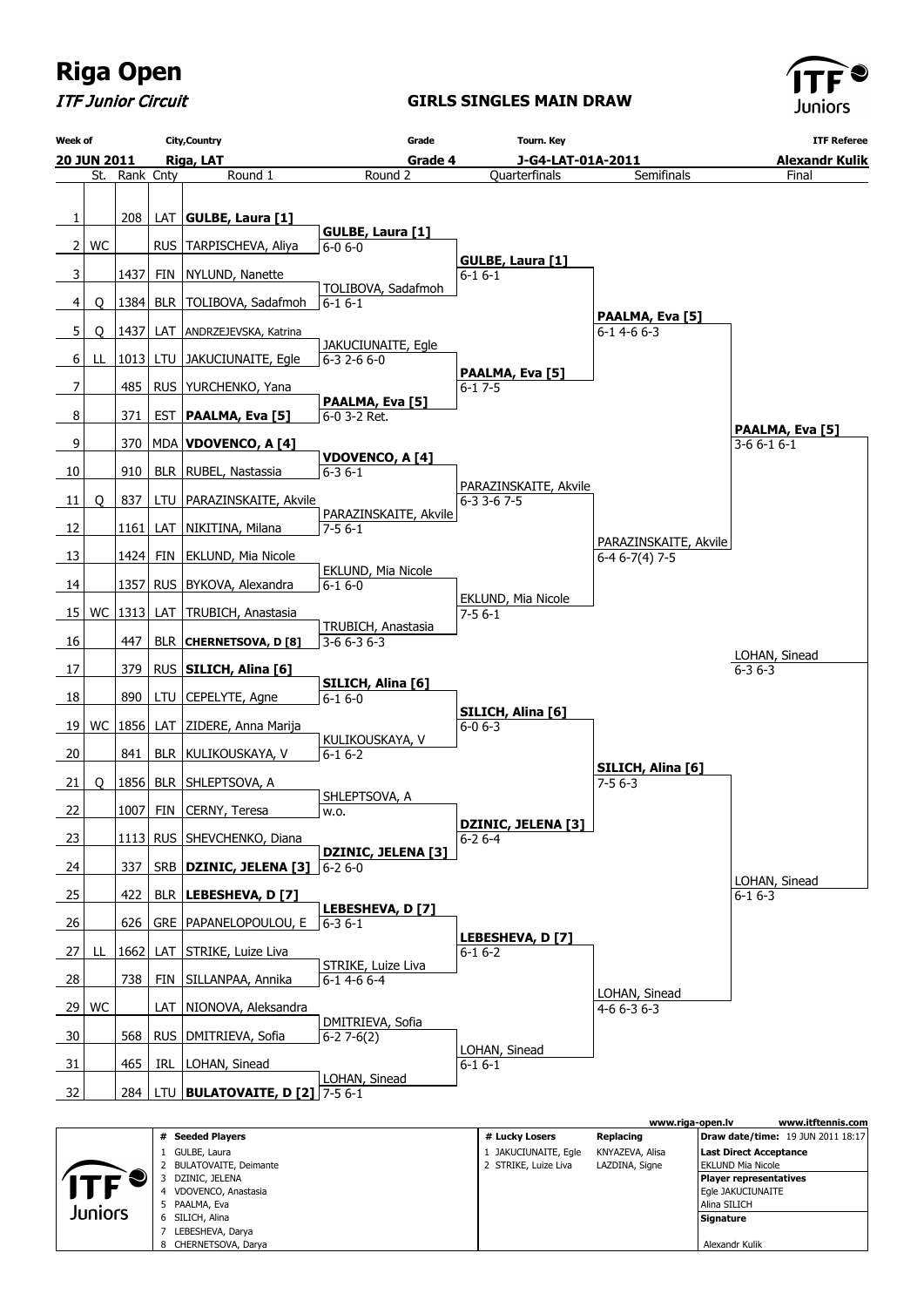ITF Junior Circuit

### **GIRLS DOUBLES MAIN DRAW**



| <b>Week of</b>             |                                          |                                 | <b>City, Country</b>                                                                                                                                                                                                              | Grade                                                  | <b>Tourn. Key</b>          | <b>ITF Referee</b>      |  |
|----------------------------|------------------------------------------|---------------------------------|-----------------------------------------------------------------------------------------------------------------------------------------------------------------------------------------------------------------------------------|--------------------------------------------------------|----------------------------|-------------------------|--|
|                            | 20 JUN 2011<br>Riga, LAT                 |                                 |                                                                                                                                                                                                                                   | Grade 4                                                | J-G4-LAT-01A-2011          | <b>Alexandr Kulik</b>   |  |
| St. Rank Cnty              |                                          |                                 | Round 1                                                                                                                                                                                                                           | Quarterfinals                                          | Semifinals                 | Final                   |  |
|                            |                                          |                                 |                                                                                                                                                                                                                                   |                                                        |                            |                         |  |
|                            |                                          |                                 |                                                                                                                                                                                                                                   |                                                        |                            |                         |  |
|                            | 208                                      |                                 | LAT $ GULEE, Laura [1]$                                                                                                                                                                                                           |                                                        |                            |                         |  |
| 1                          | 422                                      |                                 | BLR LEBESHEVA, Darya                                                                                                                                                                                                              | <b>GULBE, Laura [1]</b>                                |                            |                         |  |
|                            |                                          |                                 |                                                                                                                                                                                                                                   | LEBESHEVA, Darya                                       |                            |                         |  |
|                            | 1437                                     | <b>FIN</b>                      | NYLUND, Nanette                                                                                                                                                                                                                   | $6 - 16 - 2$                                           |                            |                         |  |
| 2                          |                                          |                                 | RUS   TARPISCHEVA, Aliya                                                                                                                                                                                                          |                                                        | GULBE, Laura [1]           |                         |  |
|                            |                                          |                                 |                                                                                                                                                                                                                                   |                                                        | <b>LEBESHEVA, Darya</b>    |                         |  |
|                            | 1424 FIN                                 |                                 | EKLUND, Mia Nicole                                                                                                                                                                                                                |                                                        | 7-5 6-0                    |                         |  |
| 3                          |                                          |                                 | 1113 RUS SHEVCHENKO, Diana                                                                                                                                                                                                        | EKLUND, Mia Nicole                                     |                            |                         |  |
|                            |                                          |                                 |                                                                                                                                                                                                                                   | SHEVCHENKO, Diana                                      |                            |                         |  |
|                            |                                          |                                 | SWE SVENSSON, Victoria                                                                                                                                                                                                            | $6 - 26 - 0$                                           |                            |                         |  |
| 4                          |                                          |                                 | SWE   WENNERSTROM, Cassandra                                                                                                                                                                                                      |                                                        |                            | <b>GULBE, Laura [1]</b> |  |
|                            |                                          |                                 |                                                                                                                                                                                                                                   |                                                        |                            | <b>LEBESHEVA, Darya</b> |  |
|                            | 447                                      |                                 | BLR   CHERNETSOVA, Darya [4]                                                                                                                                                                                                      |                                                        |                            | $6 - 36 - 2$            |  |
| 5                          | 910                                      |                                 | BLR   RUBEL, Nastassia                                                                                                                                                                                                            | <b>CHERNETSOVA, Darya [4]</b>                          |                            |                         |  |
|                            |                                          |                                 |                                                                                                                                                                                                                                   | <b>RUBEL, Nastassia</b>                                |                            |                         |  |
|                            | 626                                      |                                 | GRE   PAPANELOPOULOU, Elpida                                                                                                                                                                                                      | $6 - 36 - 3$                                           |                            |                         |  |
| 6                          | 738                                      | <b>FIN</b>                      | SILLANPAA, Annika                                                                                                                                                                                                                 |                                                        | SILICH, Alina              |                         |  |
|                            |                                          |                                 |                                                                                                                                                                                                                                   |                                                        | ZIDERE, Anna Marija        |                         |  |
|                            |                                          |                                 | LAT   NIONOVA, Aleksandra                                                                                                                                                                                                         |                                                        | $7-56-4$                   |                         |  |
| $\overline{7}$             | 1856                                     |                                 | BLR   SHLEPTSOVA, Anastasiya                                                                                                                                                                                                      | SILICH, Alina                                          |                            |                         |  |
|                            |                                          |                                 |                                                                                                                                                                                                                                   | ZIDERE, Anna Marija                                    |                            |                         |  |
|                            |                                          |                                 | 379   RUS   SILICH, Alina                                                                                                                                                                                                         | $7-56-4$                                               |                            |                         |  |
| 8                          |                                          |                                 | 1856 LAT ZIDERE, Anna Marija                                                                                                                                                                                                      |                                                        |                            | DZINIC, JELENA          |  |
|                            |                                          |                                 |                                                                                                                                                                                                                                   |                                                        |                            | TRUBICH, Anastasia      |  |
|                            | 337                                      | <b>SRB</b>                      | DZINIC, JELENA                                                                                                                                                                                                                    |                                                        |                            | 6-2 2-6 [10-4]          |  |
| 9                          |                                          | $1313$ LAT                      | TRUBICH, Anastasia                                                                                                                                                                                                                | DZINIC, JELENA                                         |                            |                         |  |
|                            |                                          |                                 |                                                                                                                                                                                                                                   | TRUBICH, Anastasia                                     |                            |                         |  |
|                            |                                          |                                 | 1437 LAT ANDRZEJEVSKA, Katrina<br>1013 LTU JAKUCIUNAITE, Egle                                                                                                                                                                     | $6 - 36 - 0$                                           |                            |                         |  |
| 10                         |                                          |                                 |                                                                                                                                                                                                                                   |                                                        | DZINIC, JELENA             |                         |  |
|                            |                                          |                                 |                                                                                                                                                                                                                                   |                                                        | TRUBICH, Anastasia         |                         |  |
| 11                         | 890<br>837                               |                                 | LTU   CEPELYTE, Agne<br>LTU   PARAZINSKAITE, Akvile                                                                                                                                                                               |                                                        | 6-3 4-6 [10-7]             |                         |  |
|                            |                                          |                                 |                                                                                                                                                                                                                                   | <b>LOHAN, Sinead [3]</b>                               |                            |                         |  |
|                            | 465                                      |                                 | IRL LOHAN, Sinead [3]                                                                                                                                                                                                             | PAALMA, Eva                                            |                            |                         |  |
|                            |                                          |                                 |                                                                                                                                                                                                                                   | $7-6(3) 6-0$                                           |                            |                         |  |
|                            |                                          |                                 |                                                                                                                                                                                                                                   |                                                        |                            | DZINIC, JELENA          |  |
|                            |                                          |                                 |                                                                                                                                                                                                                                   |                                                        |                            | TRUBICH, Anastasia      |  |
|                            |                                          |                                 |                                                                                                                                                                                                                                   |                                                        |                            |                         |  |
|                            |                                          |                                 |                                                                                                                                                                                                                                   | DMITRIEVA, Sofia                                       |                            |                         |  |
|                            |                                          |                                 |                                                                                                                                                                                                                                   |                                                        |                            |                         |  |
|                            |                                          |                                 |                                                                                                                                                                                                                                   |                                                        |                            |                         |  |
|                            |                                          |                                 |                                                                                                                                                                                                                                   |                                                        | <b>BULATOVAITE, D [2]</b>  |                         |  |
|                            |                                          |                                 |                                                                                                                                                                                                                                   |                                                        | <b>VDOVENCO, Anastasia</b> |                         |  |
|                            |                                          |                                 |                                                                                                                                                                                                                                   |                                                        |                            |                         |  |
|                            |                                          |                                 |                                                                                                                                                                                                                                   | <b>BULATOVAITE, D [2]</b>                              |                            |                         |  |
|                            |                                          |                                 |                                                                                                                                                                                                                                   | <b>VDOVENCO, Anastasia</b>                             |                            |                         |  |
|                            |                                          |                                 |                                                                                                                                                                                                                                   |                                                        |                            |                         |  |
| 12<br>13<br>14<br>15<br>16 | 371<br>568<br>841<br>1384<br>1662<br>284 | <b>EST</b><br>$1161$ LAT<br>LAT | EST   PAALMA, Eva<br>RUS   DMITRIEVA, Sofia<br>BLR   KULIKOUSKAYA, Valeryia<br>PAVLOVA, Anna<br>BLR   TOLIBOVA, Sadafmoh<br>NIKITINA, Milana<br>STRIKE, Luize Liva<br>LTU   BULATOVAITE, D [2]<br>370   MDA   VDOVENCO, Anastasia | KULIKOUSKAYA, Valeryia<br>$6 - 06 - 3$<br>$6 - 46 - 2$ | 6-4 6-1                    | 3-6 7-5 [10-6]          |  |

|            |   |                              |              | www.riga-open.ly | www.itftennis.com                        |
|------------|---|------------------------------|--------------|------------------|------------------------------------------|
|            | # | <b>Seeded Players</b>        | # Alternates | Replacing        | <b>Draw date/time: 20 JUN 2011 13:15</b> |
|            |   | GULBE, Laura                 |              |                  | Last Direct Acceptance                   |
|            |   | LEBESHEVA, Darya             |              |                  | Svensson/Wennerstrom                     |
| <b>ITF</b> |   | <b>BULATOVAITE, Deimante</b> |              |                  | Player representatives                   |
|            |   | VDOVENCO, Anastasia          |              |                  | Anna PAVLOVA                             |
| Juniors    |   | LOHAN, Sinead                |              |                  | Yana YURCHENKO                           |
|            |   | PAALMA, Eva                  |              |                  | Signature                                |
|            | 4 | CHERNETSOVA, Darya           |              |                  |                                          |
|            |   | RUBEL, Nastassia             |              |                  | Alexandr Kulik                           |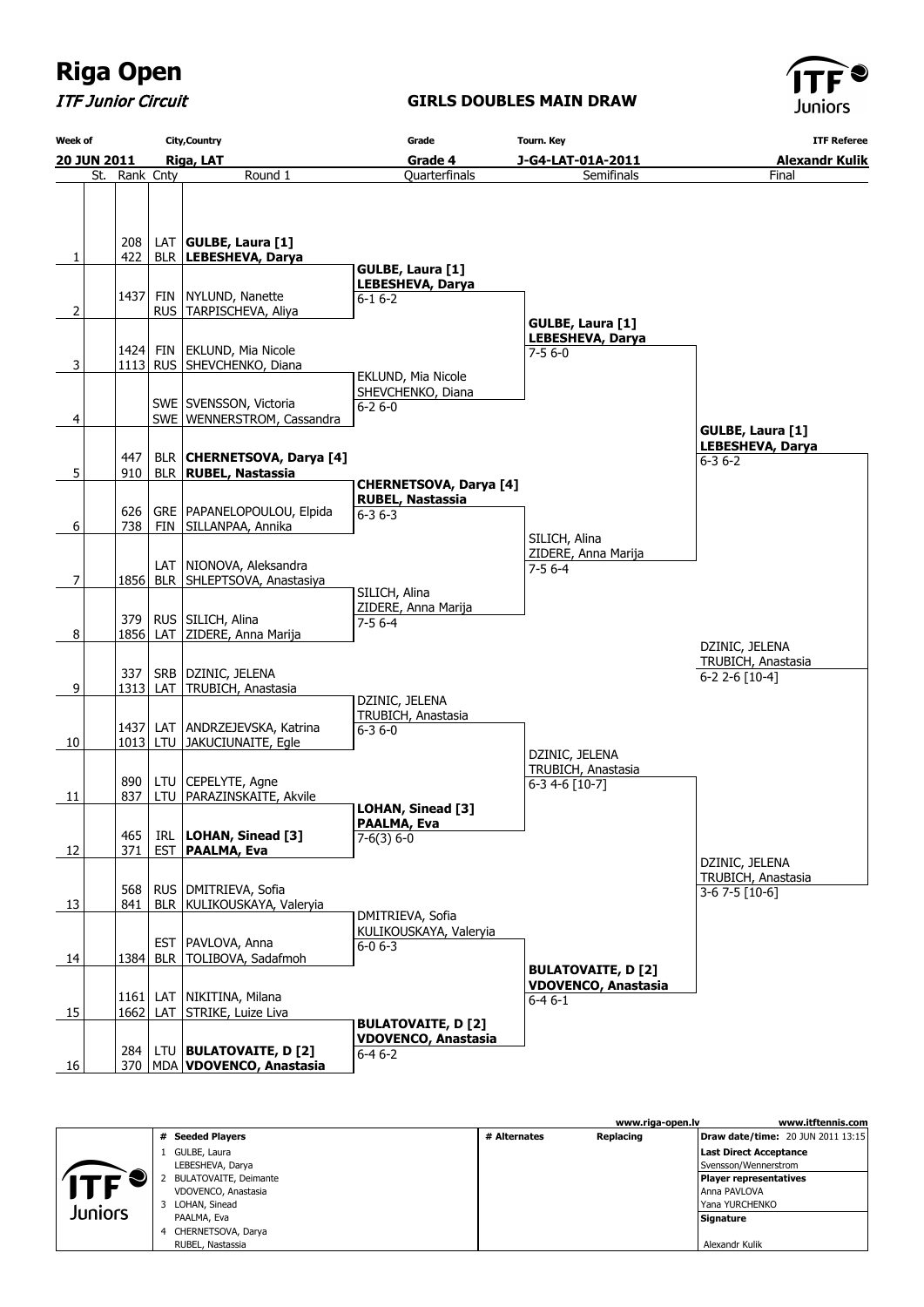ITF Junior Circuit

### **GIRLS SINGLES QUALIFYING**



 Mia Nicole EKLUND  **Signature** Alexandr Kulik

| <b>Week of</b> |             |               |            | <b>City, Country</b>                                                                                                   | Grade                         | Tourn. Key                                    | <b>ITF Referee</b>                                                                                                              |
|----------------|-------------|---------------|------------|------------------------------------------------------------------------------------------------------------------------|-------------------------------|-----------------------------------------------|---------------------------------------------------------------------------------------------------------------------------------|
|                | 20 JUN 2011 |               |            | Riga, LAT                                                                                                              | Grade 4                       | J-G4-LAT-01A-2011                             | <b>Alexandr Kulik</b>                                                                                                           |
|                |             | St. Rank Cnty |            | Round 1                                                                                                                | Round <sub>2</sub>            | Finals                                        | Qualifiers                                                                                                                      |
|                |             |               |            |                                                                                                                        |                               |                                               |                                                                                                                                 |
| 1              |             | 837           |            | LTU   PARAZINSKAITE, A [1]                                                                                             | <b>PARAZINSKAITE, A [1]</b>   |                                               |                                                                                                                                 |
| $\overline{2}$ |             |               |            | Bye                                                                                                                    |                               | <b>PARAZINSKAITE, A [1]</b>                   |                                                                                                                                 |
| 3              |             |               |            | Bye                                                                                                                    |                               | $6 - 46 - 0$                                  |                                                                                                                                 |
| 4              |             |               |            | LAT   EMULINA, DARTA-ELIZABETE                                                                                         | EMULINA, DARTA-ELIZABETE      |                                               |                                                                                                                                 |
| 5              |             |               |            | SWE SVENSSON, Victoria                                                                                                 |                               |                                               | <b>PARAZINSKAITE, A [1]</b><br>$6 - 06 - 0$                                                                                     |
|                |             |               |            |                                                                                                                        | SVENSSON, Victoria            |                                               |                                                                                                                                 |
| 6              |             |               |            | <b>Bye</b>                                                                                                             |                               | ZAUERE, Vita [6]                              |                                                                                                                                 |
| 7              |             |               |            | <b>Bye</b>                                                                                                             | ZAUERE, Vita [6]              | $6 - 26 - 3$                                  |                                                                                                                                 |
| 8              |             | 1652          |            | LAT ZAUERE, Vita [6]                                                                                                   |                               |                                               |                                                                                                                                 |
| 9              |             |               |            | 1013 LTU JAKUCIUNAITE, Egle [2]                                                                                        |                               |                                               |                                                                                                                                 |
| 10             |             |               |            | Bye                                                                                                                    | <b>JAKUCIUNAITE, Egle [2]</b> |                                               |                                                                                                                                 |
|                |             |               |            |                                                                                                                        |                               | JAKUCIUNAITE, Egle [2]                        |                                                                                                                                 |
| 11             |             |               |            | Bye                                                                                                                    | AKMENKALNE, Alise             | $6 - 16 - 0$                                  |                                                                                                                                 |
| 12             |             |               |            | LAT AKMENKALNE, Alise                                                                                                  |                               |                                               | <b>SHLEPTSOVA, A [8]</b>                                                                                                        |
| 13             |             |               |            | EST   PAVLOVA, Anna                                                                                                    |                               |                                               | $7-6(7)$ 6-4                                                                                                                    |
| 14             |             |               |            | <b>Bye</b>                                                                                                             | PAVLOVA, Anna                 |                                               |                                                                                                                                 |
| 15             |             |               |            | Bye                                                                                                                    |                               | <b>SHLEPTSOVA, A [8]</b><br>$6 - 0 6 - 0$     |                                                                                                                                 |
| 16             |             |               |            | 1856 BLR SHLEPTSOVA, A [8]                                                                                             | <b>SHLEPTSOVA, A [8]</b>      |                                               |                                                                                                                                 |
|                |             |               |            |                                                                                                                        |                               |                                               |                                                                                                                                 |
| 17             |             |               |            | WC $ 1342 $ BLR   HALABURDA, A [3]                                                                                     | HALABURDA, A [3]              |                                               |                                                                                                                                 |
| 18             |             |               |            | Bye                                                                                                                    |                               | MAHONI, Mari                                  |                                                                                                                                 |
| 19             |             |               |            | Bye                                                                                                                    |                               | $7 - 56 - 4$                                  |                                                                                                                                 |
| 20             |             |               | EST.       | MAHONI, Mari                                                                                                           | MAHONI, Mari                  |                                               |                                                                                                                                 |
| 21             |             |               |            | SWE   WENNERSTROM, Cassandra                                                                                           |                               |                                               | <b>ANDRZEJEVSKA, K [5]</b><br>$6 - 16 - 0$                                                                                      |
|                |             |               |            |                                                                                                                        | WENNERSTROM, Cassandra        |                                               |                                                                                                                                 |
| 22             |             |               |            | <b>Bye</b>                                                                                                             |                               | <b>ANDRZEJEVSKA, K [5]</b>                    |                                                                                                                                 |
| 23             |             |               |            | <b>Bye</b>                                                                                                             | ANDRZEJEVSKA, K [5]           | $6 - 36 - 1$                                  |                                                                                                                                 |
| 24             |             | 1437          | LAT        | <b>ANDRZEJEVSKA, K [5]</b>                                                                                             |                               |                                               |                                                                                                                                 |
| 25             |             | 1384          | <b>BLR</b> | <b>TOLIBOVA, Sadafmoh [4]</b>                                                                                          |                               |                                               |                                                                                                                                 |
| 26             |             |               |            | Bye                                                                                                                    | <b>TOLIBOVA, Sadafmoh [4]</b> |                                               |                                                                                                                                 |
| 27             |             |               |            | LAT   RACIKA-RACKO, Ilga                                                                                               |                               | <b>TOLIBOVA, Sadafmoh [4]</b><br>$6 - 06 - 4$ |                                                                                                                                 |
|                |             |               |            |                                                                                                                        | LUCA, Laura Margareta         |                                               |                                                                                                                                 |
| 28             |             |               |            | ROU   LUCA, Laura Margareta                                                                                            | $6-16-1$                      |                                               | <b>TOLIBOVA, Sadafmoh [4]</b>                                                                                                   |
| 29             |             |               |            | EST   LUIK, Anelle                                                                                                     | LUIK, Anelle                  |                                               | $6-37-6(0)$                                                                                                                     |
| 30             |             |               |            | Bye                                                                                                                    |                               |                                               |                                                                                                                                 |
| 31             |             |               |            | Bye                                                                                                                    |                               | <b>STRIKE, Luize Liva [7]</b><br>$6 - 36 - 3$ |                                                                                                                                 |
| 32             |             | 1662          |            | LAT STRIKE, Luize Liva [7]                                                                                             | <b>STRIKE, Luize Liva [7]</b> |                                               |                                                                                                                                 |
|                |             |               |            |                                                                                                                        |                               |                                               |                                                                                                                                 |
|                |             |               |            | # Seeded Players<br>1 PARAZINSKAITE, Akvile<br>2 JAKUCIUNAITE, Egle<br>3 HALABURDA, Anastasiya<br>4 TOLIBOVA, Sadafmoh |                               | # Alternates<br>Replacing                     | Draw date/time: 17 JUN 2011 18:45<br><b>Last Direct Acceptance</b><br>bye<br><b>Player representatives</b><br>Victoria SVENSSON |
|                | Juniors     |               |            | 5 ANDRZEJEVSKA, Katrina<br>6 ZAUERE, Vita                                                                              |                               |                                               | Mia Nicole EKLUND<br>Signature                                                                                                  |
|                |             |               |            |                                                                                                                        |                               |                                               |                                                                                                                                 |

 ANDRZEJEVSKA, Katrina ZAUERE, Vita STRIKE, Luize Liva SHLEPTSOVA, Anastasiya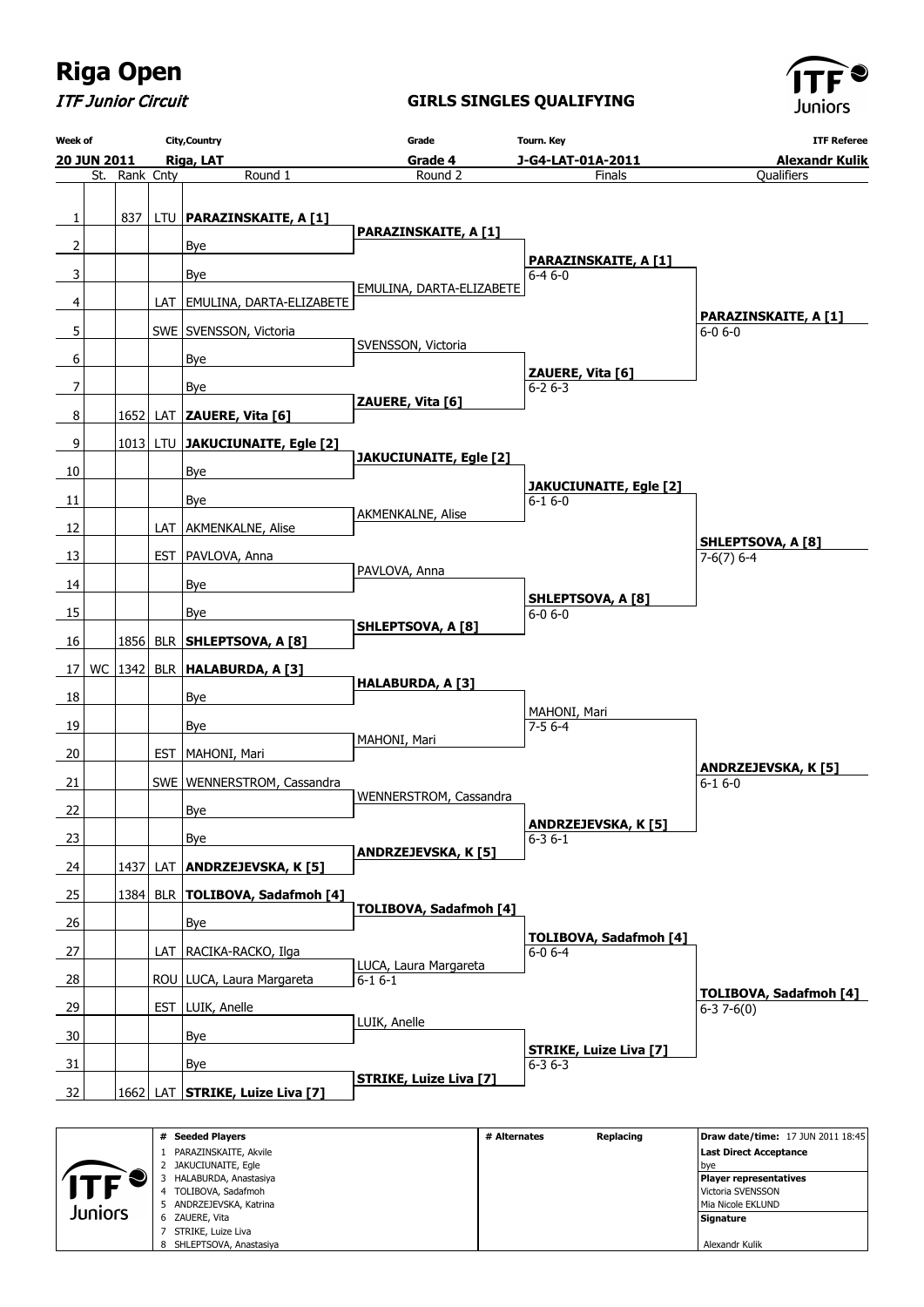

ITF Junior Circuit

#### **BOYS SINGLES MAIN DRAW**



|            |                            |                | www.riga-open.lv | www.itftennis.com                        |
|------------|----------------------------|----------------|------------------|------------------------------------------|
|            | <b>Seeded Players</b><br># | # Lucky Losers | Replacing        | <b>Draw date/time:</b> 19 JUN 2011 18:27 |
|            | ANTROPIKAS, Laurynas       |                |                  | Last Direct Acceptance                   |
|            | TVERIJONAS, Julius         |                |                  | <b>LINDSTROM Rasmus</b>                  |
|            | GOTOVSKIS, Julius          |                |                  | <b>Player representatives</b>            |
| <b>ITF</b> | MOZGOVOY, Alexander        |                |                  | <b>Anton PAVLOV</b>                      |
| Juniors    | KERNER, Markus             |                |                  | <b>Robin HADEN</b>                       |
|            | SKATTUM, Johan<br>6        |                |                  | Signature                                |
|            | WIKBERG, Oskar             |                |                  |                                          |
|            | THROM-JONES, Christian     |                |                  | Alexandr Kulik                           |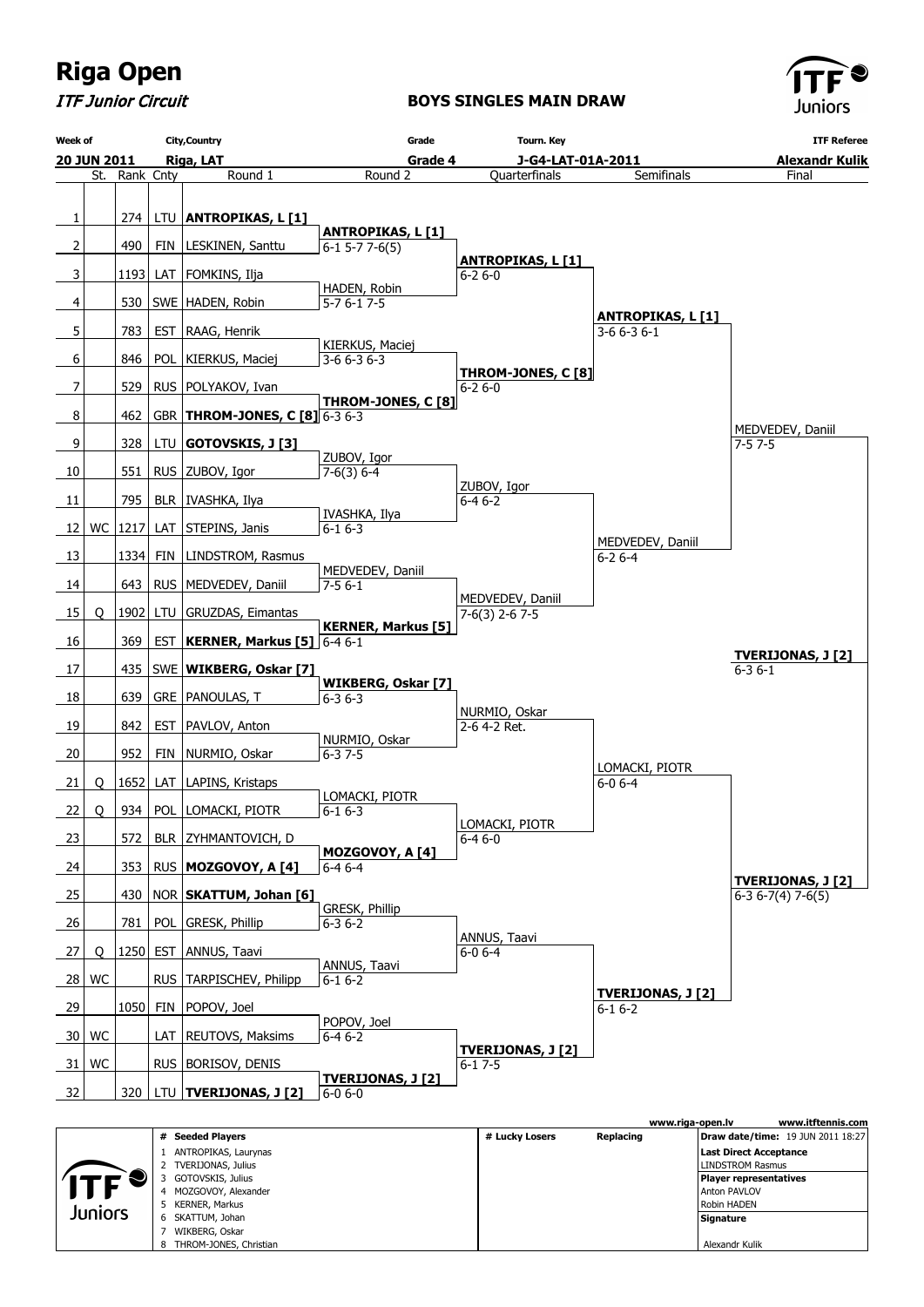ITF Junior Circuit

### **BOYS DOUBLES MAIN DRAW**



| <b>Week of</b> | <b>City, Country</b> |            |                                                     | Grade                              |                                            | <b>ITF Referee</b>                              |  |
|----------------|----------------------|------------|-----------------------------------------------------|------------------------------------|--------------------------------------------|-------------------------------------------------|--|
|                | 20 JUN 2011          |            | Riga, LAT                                           | Grade 4                            | J-G4-LAT-01A-2011<br><b>Alexandr Kulik</b> |                                                 |  |
|                | St. Rank Cnty        |            | Round 1                                             | Quarterfinals                      | Semifinals                                 | Final                                           |  |
|                |                      |            |                                                     |                                    |                                            |                                                 |  |
|                |                      |            |                                                     |                                    |                                            |                                                 |  |
|                |                      |            |                                                     |                                    |                                            |                                                 |  |
| 1              | 274 l<br>328         |            | LTU ANTROPIKAS, L [1]<br>LTU GOTOVSKIS, Julius      |                                    |                                            |                                                 |  |
|                |                      |            |                                                     | <b>ANTROPIKAS, L[1]</b>            |                                            |                                                 |  |
|                |                      |            |                                                     | <b>GOTOVSKIS, Julius</b>           |                                            |                                                 |  |
|                |                      |            | 1193 LAT   FOMKINS, Ilja                            | $6 - 36 - 4$                       |                                            |                                                 |  |
| 2              |                      |            | 1652 LAT LAPINS, Kristaps                           |                                    | <b>ANTROPIKAS, L [1]</b>                   |                                                 |  |
|                |                      |            |                                                     |                                    | <b>GOTOVSKIS, Julius</b>                   |                                                 |  |
|                |                      |            | NOR   BJERKE, Fredrik<br>1457 NOR   MEUM, Ole-Jacob |                                    | $7-6(8)$ 6-1                               |                                                 |  |
| 3              |                      |            |                                                     | MEDVEDEV, Daniil                   |                                            |                                                 |  |
|                |                      |            |                                                     | POLYAKOV, Ivan                     |                                            |                                                 |  |
|                | 643                  |            | RUS   MEDVEDEV, Daniil                              | $7-54-6$ [10-7]                    |                                            |                                                 |  |
| 4              | 529                  |            | RUS   POLYAKOV, Ivan                                |                                    |                                            | <b>ANTROPIKAS, L[1]</b>                         |  |
|                |                      |            |                                                     |                                    |                                            | <b>GOTOVSKIS, Julius</b>                        |  |
|                |                      |            | 530   SWE   HADEN, Robin [3]                        |                                    |                                            | 5-7 6-2 [10-8]                                  |  |
| 5              |                      |            | 435   SWE   WIKBERG, Oskar                          | ANNUS, Taavi                       |                                            |                                                 |  |
|                |                      |            |                                                     | KERNER, Markus                     |                                            |                                                 |  |
|                | 1250                 |            | EST ANNUS, Taavi                                    | w.o.                               |                                            |                                                 |  |
| 6              | 369                  |            | EST   KERNER, Markus                                |                                    | KIERKUS, Maciej                            |                                                 |  |
|                |                      |            |                                                     |                                    | LOMACKI, PIOTR                             |                                                 |  |
|                | 846                  |            | POL   KIERKUS, Maciej                               |                                    | $6 - 46 - 2$                               |                                                 |  |
| 7              | 934                  |            | POL LOMACKI, PIOTR                                  |                                    |                                            |                                                 |  |
|                |                      |            |                                                     | KIERKUS, Maciej<br>LOMACKI, PIOTR  |                                            |                                                 |  |
|                | 952                  |            | FIN   NURMIO, Oskar                                 | $6 - 36 - 3$                       |                                            |                                                 |  |
| 8              | 783                  |            | EST   RAAG, Henrik                                  |                                    |                                            |                                                 |  |
|                |                      |            |                                                     |                                    |                                            | THROM-JONES, C [2]<br><b>TVERIJONAS, Julius</b> |  |
|                | 490                  |            | FIN   LESKINEN, Santtu                              |                                    |                                            | $6 - 16 - 1$                                    |  |
| $\overline{9}$ | 842                  |            | EST   PAVLOV, Anton                                 |                                    |                                            |                                                 |  |
|                |                      |            |                                                     | LESKINEN, Santtu<br>PAVLOV, Anton  |                                            |                                                 |  |
|                |                      |            | 1902   LTU   GRUZDAS, Eimantas                      | $7 - 56 - 2$                       |                                            |                                                 |  |
| 10             |                      |            | 1084   LTU   RADZIUKYNAS, Augustas                  |                                    |                                            |                                                 |  |
|                |                      |            |                                                     |                                    | LESKINEN, Santtu                           |                                                 |  |
|                |                      |            | NOR   LILLAND, J. Fredric                           |                                    | PAVLOV, Anton<br>$6-36-7(4)$ [10-4]        |                                                 |  |
| 11             |                      |            | NOR   ROLFSEN, Jesper                               |                                    |                                            |                                                 |  |
|                |                      |            |                                                     | MOZGOVOY, Alexander [4]            |                                            |                                                 |  |
|                | 353                  |            | RUS MOZGOVOY, Alexander [4]                         | <b>PANOULAS, T</b><br>$6 - 06 - 1$ |                                            |                                                 |  |
| 12             | 639                  |            | <b>GRE   PANOULAS, T</b>                            |                                    |                                            |                                                 |  |
|                |                      |            |                                                     |                                    |                                            | THROM-JONES, C [2]                              |  |
|                |                      | 1334 FIN   | LINDSTROM, Rasmus                                   |                                    |                                            | <b>TVERIJONAS, Julius</b>                       |  |
| 13             |                      | $1334$ FIN | TITTONEN, Henrik                                    |                                    |                                            | $6 - 36 - 2$                                    |  |
|                |                      |            |                                                     | LINDSTROM, Rasmus                  |                                            |                                                 |  |
|                |                      |            | LAT   DOMANEVSKI, Dan                               | TITTONEN, Henrik                   |                                            |                                                 |  |
| 14             | 1050                 |            | FIN   POPOV, Joel                                   | $6 - 16 - 1$                       |                                            |                                                 |  |
|                |                      |            |                                                     |                                    | THROM-JONES, C [2]                         |                                                 |  |
|                |                      |            |                                                     |                                    | <b>TVERIJONAS, Julius</b>                  |                                                 |  |
|                |                      |            | RUS   BORISOV, DENIS<br>RUS TARPISCHEV, Philipp     |                                    | $6-46-2$                                   |                                                 |  |
| 15             |                      |            |                                                     | THROM-JONES, C [2]                 |                                            |                                                 |  |
|                |                      |            |                                                     | <b>TVERIJONAS, Julius</b>          |                                            |                                                 |  |
|                | 462                  |            | GBR   THROM-JONES, C [2]                            | $6 - 16 - 1$                       |                                            |                                                 |  |
| 16             | 320                  |            | LTU   TVERIJONAS, Julius                            |                                    |                                            |                                                 |  |

|         |   |                          |              | www.riga-open.ly | www.itftennis.com                        |
|---------|---|--------------------------|--------------|------------------|------------------------------------------|
|         | # | <b>Seeded Players</b>    | # Alternates | Replacing        | <b>Draw date/time: 20 JUN 2011 13:21</b> |
|         |   | ANTROPIKAS, Laurynas     |              |                  | Last Direct Acceptance                   |
|         |   | GOTOVSKIS, Julius        |              |                  | Borisov/Tarpishchev                      |
|         |   | THROM-JONES, Christian   |              |                  | <b>Player representatives</b>            |
| ITF     |   | TVERIJONAS, Julius       |              |                  | Alexander MOZGOVOY                       |
| Juniors |   | HADEN, Robin             |              |                  | Santtu LESKINEN                          |
|         |   | WIKBERG, Oskar           |              |                  | Signature                                |
|         | 4 | MOZGOVOY, Alexander      |              |                  |                                          |
|         |   | PANOULAS, Thomas-Orestis |              |                  | Alexandr Kulik                           |